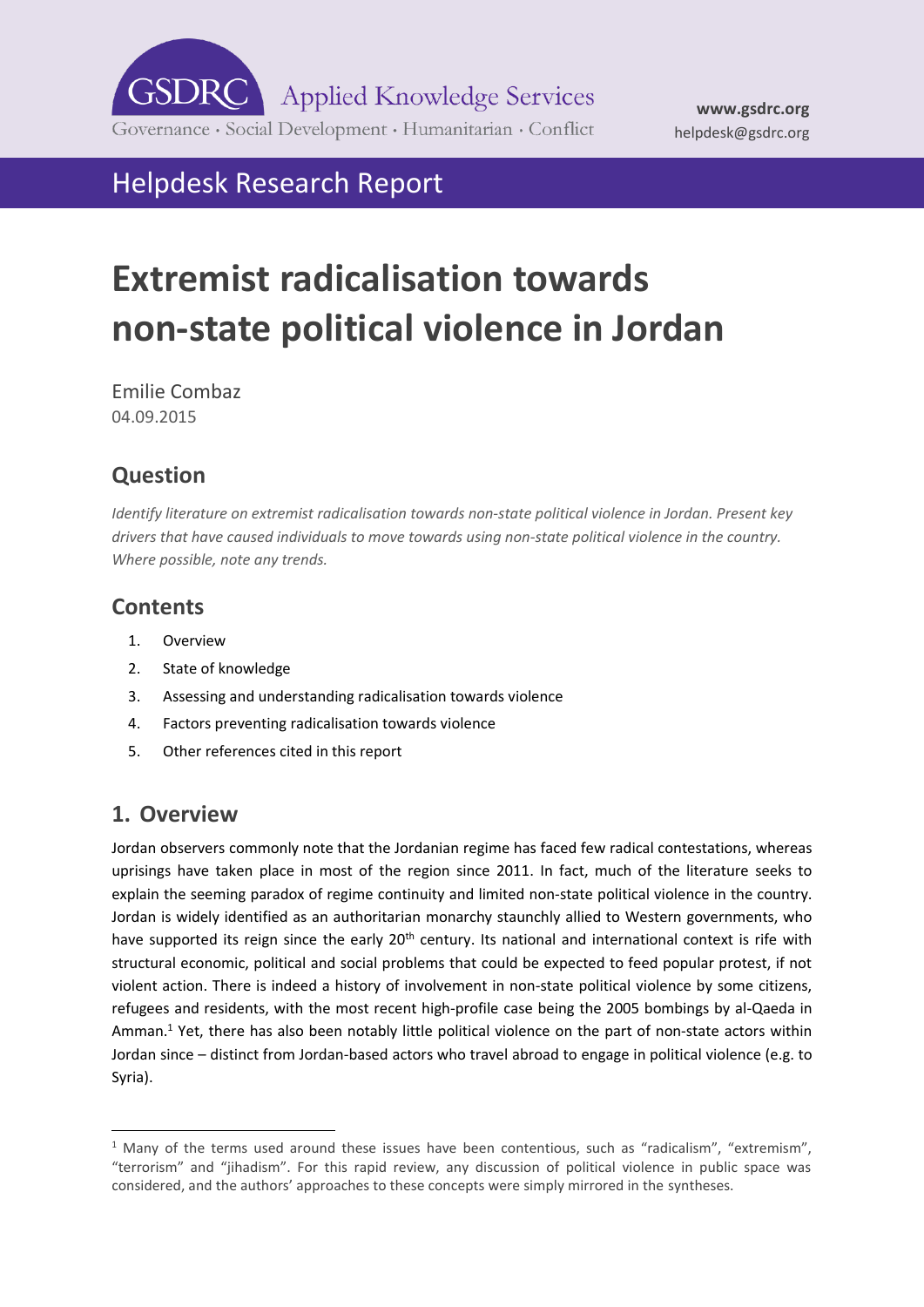At the same time, commentary warning about risks of (mostly religiously identified) radicalisation towards non-state violence in Jordan abounds. How much rigorous knowledge on this is available? What does it show about key drivers and trends in radicalisation towards non-state political violence?

This rapid review of academic and grey literature published in the past 10 years established that there is a **dearth of rigorous empirical research** on this topic. Within available evidence, there are a number of **knowledge gaps** on issues, social structures (such as gender), and geographic areas (see section 2). To reflect this state of knowledge and to be precise about the sources of specific findings, this report presents references in the form of an annotated bibliography. General themes are as follows:

- There has been **little non-state political violence in Jordan since the 2005 Amman bombings**. Individuals and groups that have turned to such violence have remained in small numbers (there are an estimated 1,000 to 2,000 jihadist Salafis in the country).
- Even **ideological support for such violence is not enough** to make individuals actually use violence, as the difference between quietist and jihadist Salafis shows. Some Jordanian and foreign actors have also exaggerated the risk posed by Salafists (Yom & al-Khatib, 2014).
- **Drivers of recruitment** into jihadist Salafist groups remain debated. Individual life experiences and backgrounds shape people's paths into, within, and out of jihadi Salafism. Several authors identify as key drivers, poverty, corruption, and the lack of effective democratic channels to obtain an improvement in living conditions for the poor and working class. Repression and surveillance are mentioned as having opposite effects for different persons and contexts: in some cases, they have reinforced jihadists' commitment to their ideology and groups, whereas in other cases they have led people to retreat from violent action. In addition, mainstream Islamist movements are delegitimised in the eyes of some as too integrated, politically, economically and socially, into the political economy of the status quo and the regime. Leadership and internal debates among Salafists also seem to play a role, as does proselytising and the circulation of ideas. International problems related to Arab and Muslim issues, especially Palestine, matter too.
- **Sociologically**, most jihadist Salafists have been of low economic and educational background. Jihadi Salafist groups have been strong in Zarqa; Salt; Ma'an; Irbid (especially in Palestinian refugee camps); and several sectors in Amman (especially in poorer neighbourhoods in eastern and southern Amman).
- **Understanding the history of jihadist Salafist movement**, and its current legacies in terms of recruitment and legitimacy, is important. The movement rose from the early 1990s, was largely delegitimised by the 2005 bombings, but continues to operate minimally. Continuities include its involvement in violence committed abroad, and the role that repression and surveillance, low membership, and internal disagreements seem to play in limiting violence.
- **Powerful structural factors have prevented radicalisation** towards non-state political violence, some coming from the regime, others from Jordanian society. The most widely named factors are: rent distribution, co-optation, State repression, social divisions (especially between East Bankers and Jordanians of Palestinian origin), and middle-class aspirations. Some of these factors are paradoxical, both preventing a turn towards violence and feeding into conditions that lead individuals to non-state political violence.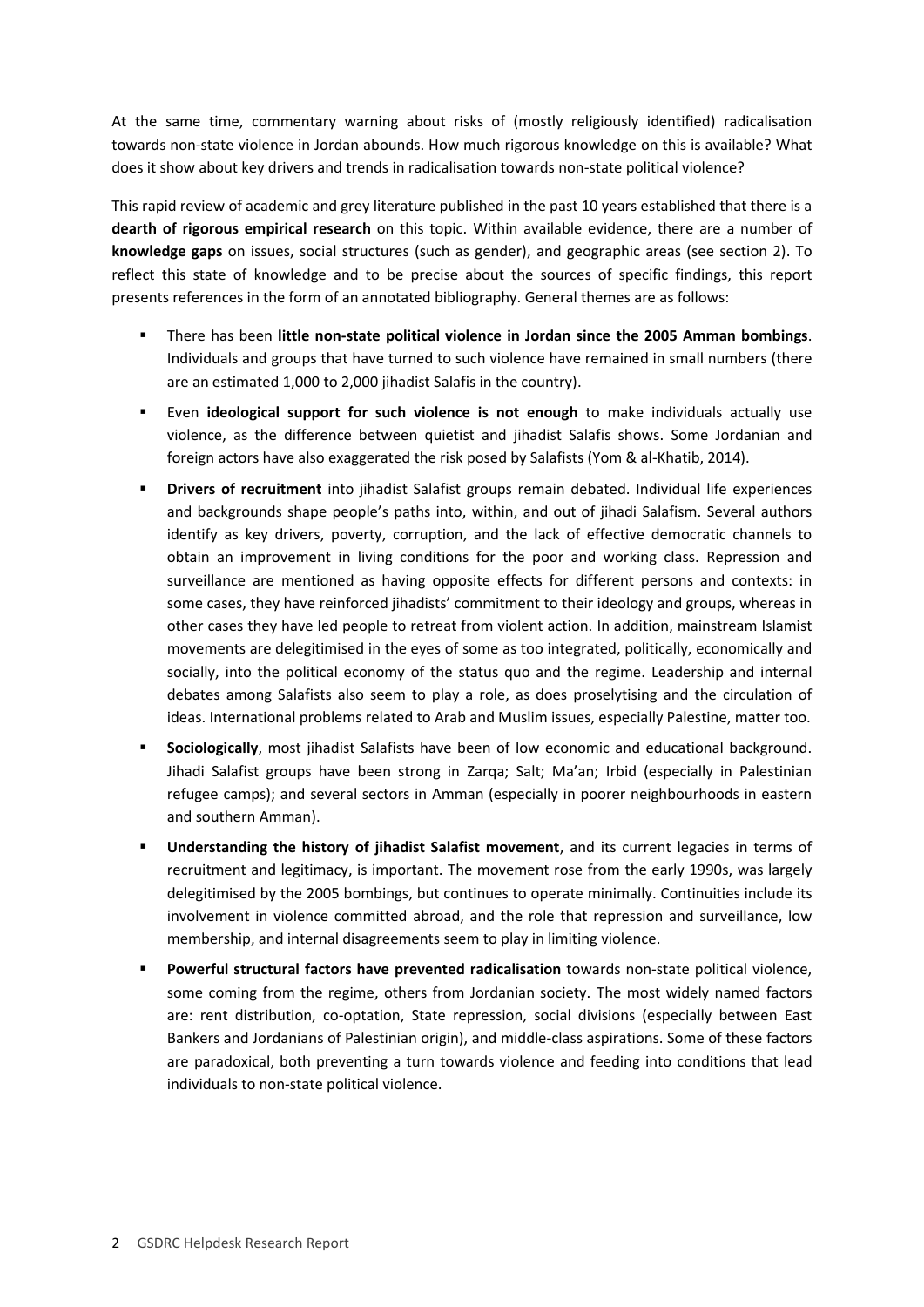**Map 1. Jordan** *(Source: University of Texas at Austin (2004). Jordan. University of Texas at Austin, Perry-Castañeda Library, Map Collection. [http://www.lib.utexas.edu/maps/middle\\_east\\_and\\_asia/jordan\\_pol\\_2004.jpg\)](http://www.lib.utexas.edu/maps/middle_east_and_asia/jordan_pol_2004.jpg)*

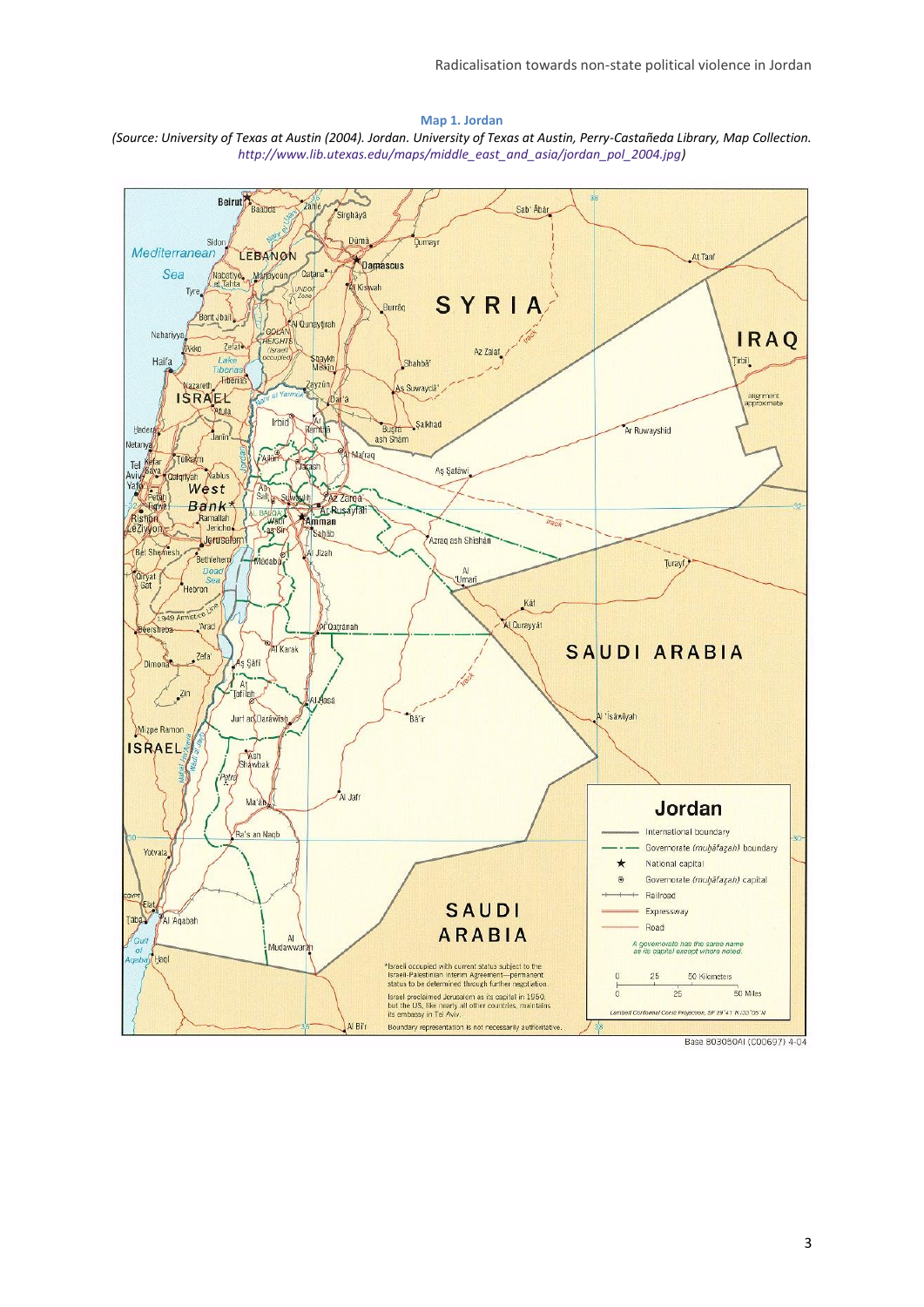# <span id="page-3-0"></span>**2. State of knowledge**

Jordan is an under-researched country in the Levant than most others. Even when extending literature searches back to the past 10 years, rather than since the 2011 start of the Arab uprisings, **only a handful of reference focused on the specific topic** could be found in academic and grey literature. Many references about violence were excluded due to the focus requested by DFID, which was violent extremism. For example, references on occasional violence against state authorities in relation to poor basic services, and violence against Syrian refugees due to tensions around such services, were excluded (see e.g. Mercy Corps, 2014; Saferworld & Conciliation Resources, 2014). So were a few references about popular violence against security forces in response to those forces' presence or repression, among others around football games (see e.g. Abu-Rish, 2010; Achilli, 2013). Much of the literature about non-state violence deals with interpersonal violence at home, schools, universities, and hospitals.

Within relevant literature, **very few references meet minimal standards of rigour**, such as being transparent about their methodology or data sources. As a result, the references selected are written by a very small number of individuals who have conducted rigorous empirical research. Most data is qualitative, though a few references used mixed methods. One strength of the evidence base is that, as a whole, its draws on both primary and secondary data (in Arabic and other languages).

Even within relevant and rigorous literature, there is very little discussion of the politics and sociology of individuals and groups drawn towards violence. Most references focus on macro-level security debates, profile the most prominent figures, or offer speculation about potential for violence based on macro- and meso-level factors. There seem to be nearly no micro-level studies on the trajectories of individual members who are not leaders, so factors that have been identified as important in radicalisation towards violence in other countries are not considered, such as the role of personal networks (friendships, family). A significant part of the literature is also descriptive and narrative rather than analytical, and different authors' assessments contradict each other.

This may partly be because researching non-state political violence in Jordan is difficult. Obstacles include the groups' secrecy, state surveillance, and a lack of publically shared data, as noted by several authors. More broadly, research on Jordan has historically been biased towards 'high politics', which neglects informal politics and social movements, and towards a focus on Amman (Abu-Rish, 2012a & 2012b). Another gap in knowledge is caused by the lack of attention to some structures of inequality: while the literature does discuss, to varying degrees, socio-economic class, cultural identity and age, it largely fails to consider how gender, migration, health status and (dis)ability may interact with radicalisation.

Overall, given the above issues with the knowledge base, findings and causalities should be understood as **indicative rather than conclusive**. Limiting the search to English-language literature also meant that relevant references, in Arabic and other languages, could not be learnt from.

# <span id="page-3-1"></span>**3. Assessing and understanding radicalisation towards violence**

## **Identifying non-state political violence in Jordan**

One consistent message from the literature is that there has in fact been **little non-state political violence in Jordan**. The literature also emphasises that several strong structural factors that have prevented a turn towards violence even among groups and individuals that hold radical views (be they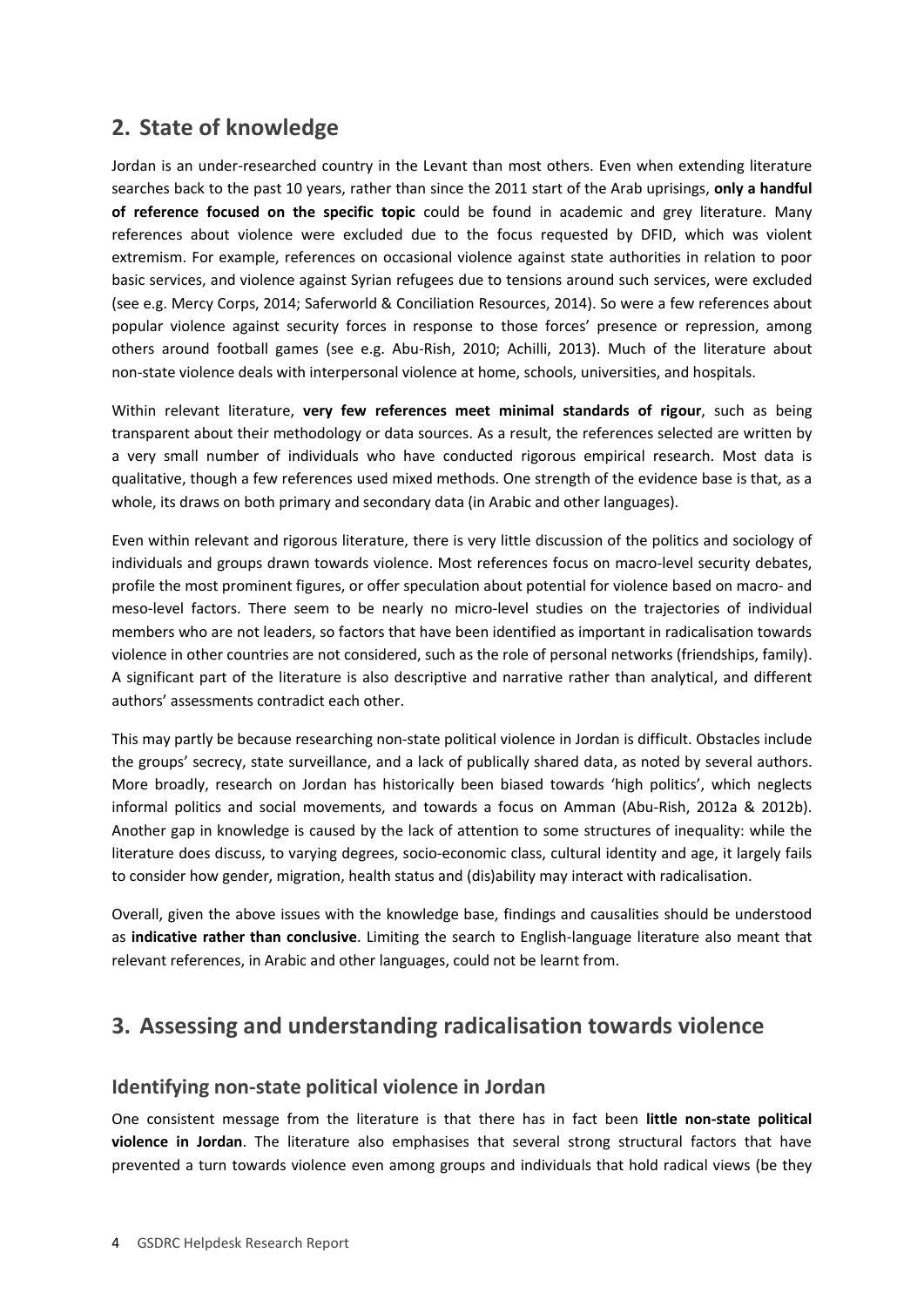grounded in religious conservatism, nationalism or other worldviews). Whole segments of the population are not radicalising, but are placated by the regime through a combination of rent and repression (e.g. Beck & Hüser, 2015). Others have regularly disengaged from being active politically, such as a number of Palestinians in al-Wihdat refugee camp (Achilli, 2014). Some major actors in Jordan and the West have also tended to inflate the threat of non-state political violence, especially that posed by Salafi fighters (Yom & Al-Khatib, 2014). While there have been instances of non-state political violence in Jordan over the past 10 years, the number of individuals involved has remained small, as several authors point out.

There is also a consensus in the literature about the **importance of thinking in specifics and rigorously** about the question. First, just because an individual holds extremely conservative or radical views (even views that, in principle, justify violence), this does not automatically translate into his/her willingness to actually turn to violence. Studies on radicalisation towards violence thus cannot work speculatively, but rather can only work retroactively from cases where people have effectively used violence, not just defended or threatened it. Second, different forms on violence are identified in the literature: organised violence by groups drawing on extreme religious justifications – which is the focus of this report – is distinct from unplanned violence against State institutions, for example in response to security forces' violence (though motives can overlap). Lastly, non-state violence used abroad by Jordanians, especially in Syria, is outside the remit of this report, while in-country violence is the scope of this report. This report discusses the connections between both as relevant. In that regard, as of the time of writing this report, there has not been strong blowback from Jordanians' armed activities abroad since the 2005 bombings, with no large-scale terrorist attack on Jordanian soil.

#### **Assessing the social strength of jihadist Salafists**

#### *Inflating the Salafi Threat in Jordan.*

Yom, S., & Al-Khatib, W. (2014). Atlantic Council, MENASource blog, 5 December. <http://www.atlanticcouncil.org/blogs/menasource/inflating-the-salafi-threat-in-jordan>

In this blog post for the US-based policy institute Atlantic Council, two Jordan specialists draw on their first-hand knowledge to criticise alarmist analyses of the size and strength of Salafists in Jordan.

They acknowledge that the **regime has faced significant challenges**: demonstrations in 2011 and 2012, including from tribal communities' long portraits as loyal supporters of the state; supporting 1 million Syrian refugees; struggling with budget shortfalls, which has led to enormous foreign debt and dependency on Western and Gulf aid. They also acknowledge that the 20,000-strong movement stands for a brand of more conservative Islamism than that of the larger Muslim Brotherhood. They note that some Salafists do back ISIL and support toppling the Hashemite regime and replacing it with an "Islamic State" (over 2,000 Jordanians have left to fight in Syria).

However, **it does not follow that credible threats against the regime exist** in Jordan. Salafists in the country "have far less revolutionary potential than imagined": Islamists are one of several political trends in Jordanian politics; among Islamists, Salafists are one "small (if outspoken) branch"; and among Salafists, active jihadists who want to "Islamize" society through violent means "are a tiny minority, and virtually all are under careful watch by security forces". While media have hyped up images of "angry bearded men in poor tribal towns like Ma'an", this does not make an Islamic revolution. If Salafism were as widespread as presented, "then surely thousands more Jordanians would be flooding the battlefront".

While most Jordanians are suspicious of Israel and Western states, they do not embrace an extreme Islamist militant network. In addition, the Jordanian State effectively regulates religion and opposition, by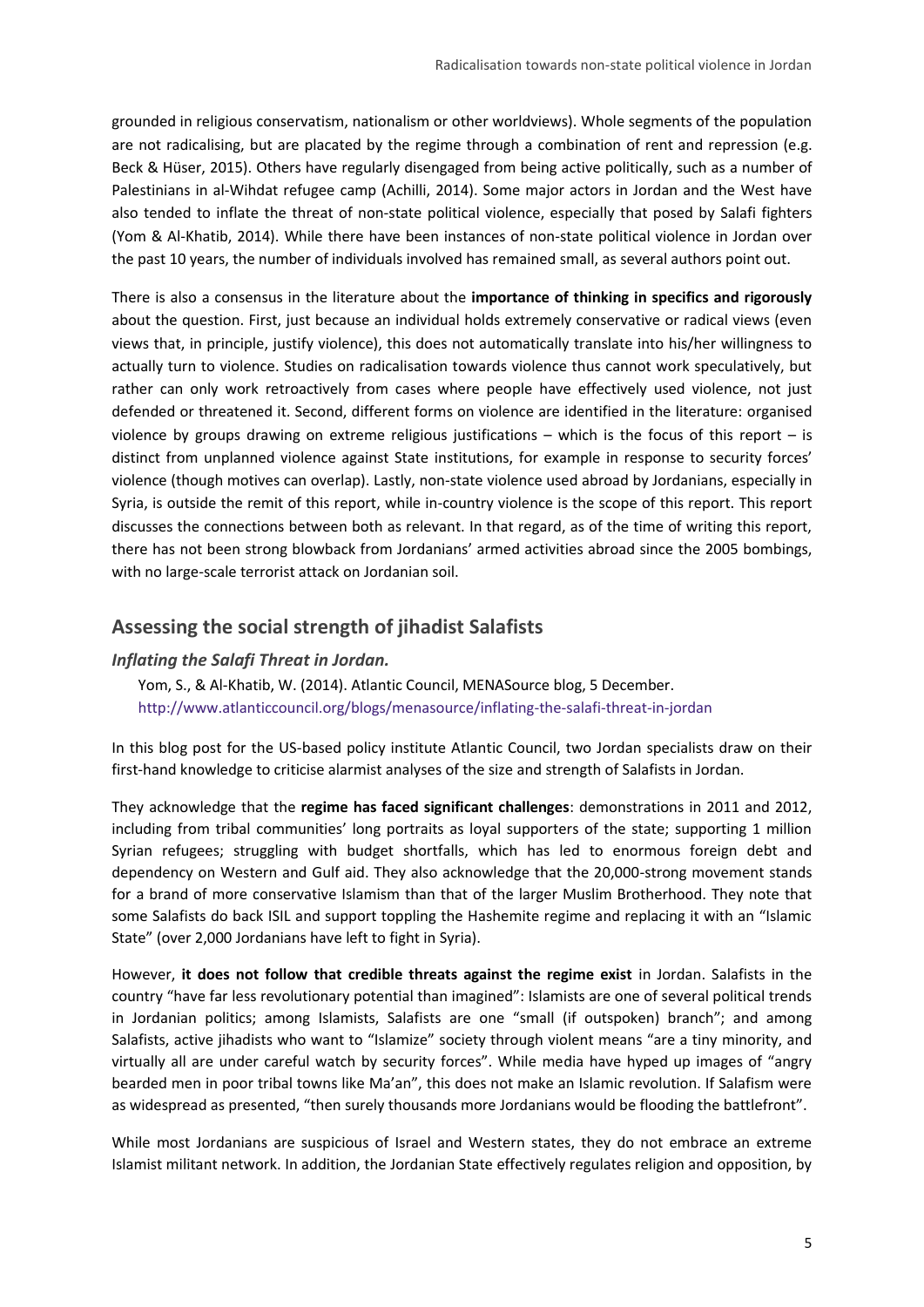licensing organisations, employing its own Islamic scholars, monitoring mosques and all Salafist activity, and using arrests for repression.

In fact, the state has recently arrested 150 Salafists under charges of inciting violence. While some of them were members of ISIL, many others were guilty by association but will face state security courts. More broadly, the state has cracked down on the Muslim brotherhood, despite this organisation's "longstanding support for Hashemite legitimacy". Yom and Al-Khatib conclude with a warning against "the familiar trap of prioritizing security over democracy": the regime has used the anti-Islamist climate at large to delay political reforms and to drastically restrict freedoms under the guise of national security.

# **Understanding the sociology, geography and history of jihadist Salafists**

### *The "Islamic Solution" in Jordan: Islamists, the State, and the Ventures of Democracy and Security.*

Abu-Rumman, M., & Abu Hanieh, H. (2013). Amman: Friedrich-Ebert-Stiftung, Jordan & Iraq Offices. <http://library.fes.de/pdf-files/bueros/amman/10360.pdf>

This detailed report maps the different strands of Islamism in Jordan, and their ideology, key historical figures and events, relationship with the State, and implications for democracy and security. It draws on both authors' expertise on Islamist movements in Jordan to present qualitative findings from primary and secondary sources. The report was published by a German policy institute linked to the social-democrat party in Germany (SPD).

One overarching point the authors make is that it is essential to **differentiate between various Islamist movements** in Jordan. For the purpose of this helpdesk report, only chapters which address radicalisation towards violence among jihadist Salafists are drawn from (chapters 6 and 7, pp. 325-419, and 420-451 respectively, and final appendix). Within those extensive chapters, only elements that focus on individuals' use of violence within Jordan are highlighted.

#### **Sociological background of the movement**

The jihadist Salafist movement has **no wide social following** nor legitimacy in Jordan. Instead, it has been "active and effective only at the margins of society", where it has targeted and influenced "angry, discontented young men that ache for a fundamental change in their reality" (p. 393). Abu-Rumman and Abu Hanieh note that it is difficult to estimate the size of the jihadist Salafist movement in the country, and suggest it may number between 1,000 and 2,000.

The greatest concentration and expansion of the movement takes place in **five major areas**: Zarqa; Salt; Ma'an; Irbid (especially in Palestinian refugee camps); and several sectors in Amman (especially in poorer neighbourhoods in eastern and southern Amman). The current presence of the movement in other areas where it did exist is less clear, for example in al-Mafraq governorates and in the al-Baq'a refugee camp.

**Factors** that affect the size and strength of the jihadist Salafist movement include differing degrees of commitment by individual sympathisers and members, the intensity of security services' crackdowns and heavy surveillance, and Jihadi Salafists' recruitment activities and advocacy. Due to the secretive and closed nature of the movement, a dominant characteristic in its functioning is individual relationships based on personal trust. In particular, connections – between areas, communities, relatives and friends – are fundamental in building consensus to form an underground violent group. Macro-level factors at play are political (such as the lack of democracy, failures of mainstream Islamism, international affairs), economic (especially poverty and restrictions for the poor and lower-middle class) and cultural (such as the circulation of ideas).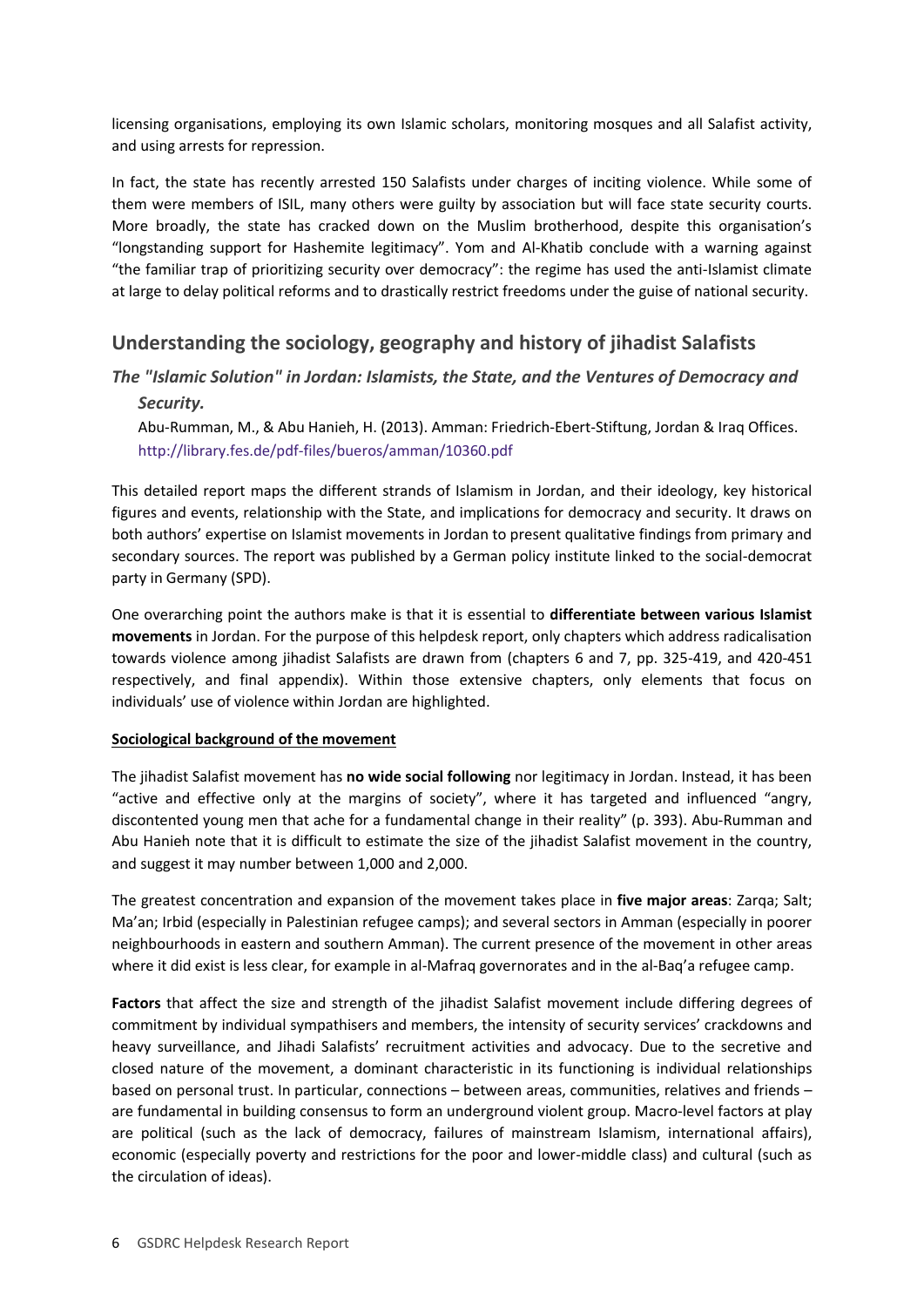In the report appendix, the authors also examine the **sociological characteristics of 136 jihadist Salafists** who were tried by the Jordanian state security court on charges of terrorism and armed activity between 2003 and 2009. While the sample does not claim to be representative, it does provide insights into a number of jihadist Salafists who became involved in significant activities to prepare or commit political violence. The authors find that:<sup>2</sup>

- the majority of defendants do not hold an undergraduate university degree.
- 17 per cent were under 20 years old, 43 per cent between 20 and 30, 31 per cent between 30 and 40, and 10 per cent 40 or older.
- 44 per cent were Jordanian (34 percent of Palestinian origins, 10 percent East Bankers), 21 per cent Iraqi, 5 per cent Syrian, and 30 per cent of other nationalities.
- 25 per cent resided in Amman, 9 per cent in Al-Salt, 4 per cent in Zarqa, and 32 per cent in Irbid (the remainder of the locations are not mentioned). 29 per cent of defendants are from Palestinian refugee camps, with the majority from al-Baq'aa Camp (outskirts of Amman), Jabal al-Husein Camp (in Amman), and Souf Camp (outside Jarash).
- 64 per cent were married, 36 per cent single.

-

#### **Socio-political trajectory since the 1990s and present implications**

In the **early 1990s**, a number of Jordanian fighters who have participated in the fight against the Soviet Union in Afghanistan returned to Jordan. Upon their return, they joined various organisations, including armed militias and the organisation created jointly by al-Zarqawi and al-Maqdisi (called by outsiders "*Bay'at al-Imam*", i.e. allegiance to the imam). "Bay'at al-Imam" attracted numerous followers and members through preaching (*da'wa*). The organisation offered an intellectual and organisational framework which pre-existing Salafist small groups dispersed across Jordan could join, and radicalised them into legitimising, and sometimes using, violence. Major locations where jihadist Salafis were recruited were al-Salt, Ma'an, al-Mafraq, as well as some poorer neighbourhoods in eastern Amman and various Palestinian refugee camps in the country.

In the **1990s and 2000s**, Jordanian intelligence and security units successfully dismantled most of the jihadist Salafist networks that emerged locally. However, prisons where jihadist Salafi leaders were detained became places for promoting their ideas and gaining new followers, by showing strength towards the State and offering protection to inmates. Imprisonment also reinforced the ideological, organisational and personal bonds among existing members. Prisons and courts became jihadi Salafists' platforms to proclaim their ideology openly. At the same time, this period also saw the first ideological and political disagreements among leading jihadist Salafists on the use of violence, rifts which continue to this day. Some, aligned with al-Maqdisi, advocated building a more massive movement of support for Salafist ideas in Jordan without antagonising the State and only taking armed action in Palestine. Others, aligned with al-Zarqawi (and later with his posthumous legacy), advocated and practiced violence in Jordan and beyond.

In particular, the **2005 Amman bombings were a turning point**. They alienated Salafist factions other than al-Qaeda, because they threatened to damage the tolerance Jordan had shown to their activities. The bombings also turned significant segments of the Jordanian population against al-Qaeda and its various regional branches. In addition, the assassination of al-Zarqawi in 2006 and the decline of Al Qaeda in Iraq was a strong blow to the members and followers of the jihadi Salafist movement in Jordan. To this day, the movement has not found another charismatic and effective leader that could have countrywide

<sup>&</sup>lt;sup>2</sup> The numbers are rounded-off so totals may not match the sample size or 100 per cent. The authors also offer statistics about the types of violent operations carried out, by target type, location etc. (pp. 503-505).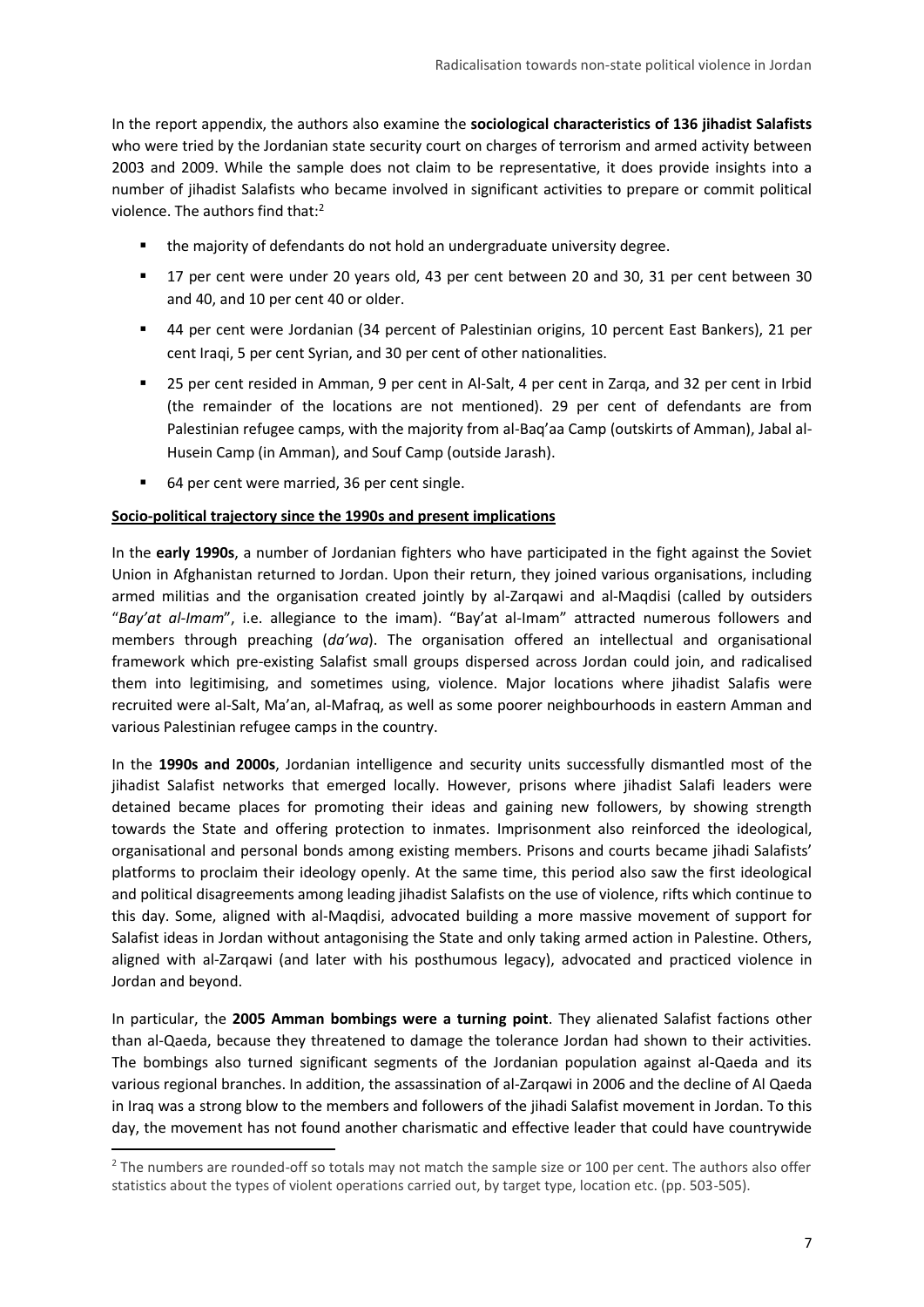organisational and ideological impact, beyond particular neighbourhoods or cities. This being said, despite crackdowns and setbacks, the number of persons involved in the movement has remained stable and its ideology is still spreading. Abu-Rumman and Abu Hanieh suggest this may be due to the continued political and social economic problems in the country.

In response to the **Arab uprisings**, jihadist Salafists have put slightly more emphasis on politics within their overall religious discourse. Their demonstrations in March and April 2011 were eventually met with State repression, as well as used by the regime to create public fear of extremism and justify its crackdowns. Around this time, new leaders rose from the ranks of the jihadi Salafist movement. They are better educated, typically come from the *da'wa* (preaching) branch associated with al-Maqdisi's approach, and seem to want to move the movement away from armed action (at least on Jordanian soil) and towards some greater integration into local communities' schools and mosques.

Similar readings (the following reports cover similar points as specific chapters in the reference above):

- Abu-Rumman, M., & Abu Hanieh, H. (2009). The Jihadi Salafist movement in Jordan after Zarquawi: identity, leadership, crisis and obscured vision. Amman : Friedrich-Ebert-Stiftung, Amman Office. <http://library.fes.de/pdf-files/bueros/amman/06601.pdf>
- Abu-Rumman, M., & Abu Hanieh, H. (2010). Jordanian salafism : a strategy for the "islamization of society" and an ambiguous relationship with the state. Amman : Friedrich-Ebert-Stiftung, Amman Office[. http://library.fes.de/pdf-files/bueros/amman/07758-book2.pdf](http://library.fes.de/pdf-files/bueros/amman/07758-book2.pdf)

## *I Am a Salafi: a study of the actual and imagined identities of Salafis.*  Abu-Rumman, M. (2014). Amman: Friedrich-Ebert-Stiftung[. http://library.fes.de/pdf](http://library.fes.de/pdf-files/bueros/amman/10938.pdf)[files/bueros/amman/10938.pdf](http://library.fes.de/pdf-files/bueros/amman/10938.pdf)

This in-depth qualitative study is the only piece of micro-level research into individuals' trajectories that this rapid review identified. Abu-Rumman conducted numerous interviews with Salafists in Jordan, most of whom were members at grassroots level. This included jihadi Salafists (pp. 123-156). He offers a narrative-based analysis of this material to shed light on Salafists' background, paths, and motives. He lays out their diversity of motivations, social, economic and cultural contexts, and values, and ideas.

In short, the author finds that, beyond doctrinal rigidity shared by all jihadi Salafists he interviewed, variations in social, cultural, and psychological conditions, and different experiences in the movement, produced different tendencies among jihadi Salafists, from seeking moderation to seeking more extremism and isolation from the world (pp. 154-155):

- A large segment of the jihadi movement came from a Salafist background. They are interested in society, politics and modern life. Personal experience plays a major role in their adoption of jihadist ideology and in the transfer of opinions within the same jihadist circle.
- Some Jihadi Salafis "came from a non-Islamic secular ideological and political background; they appear to be more open and less rigid in their relationship to their social environment […]".
- Another group has no Islamic or ideological background. Some "gravitated towards jihadism from a background that contradicted the ethical and religious commitments of jihadism. These are more extreme and more closed", and are zealously committed to jihadism.

Jihadist ideology "has flourished in lower-middle class and underprivileged neighborhoods and Palestinian refugee camps" (p. 155). "[F]rustration, political exclusion, autocracy, unemployment, poverty, social deprivation, and limited personal freedoms and public liberties fuel this movement" (*ibidem*). Exclusion based on tribal and kinship ties, and public corruption, have aggravated this. In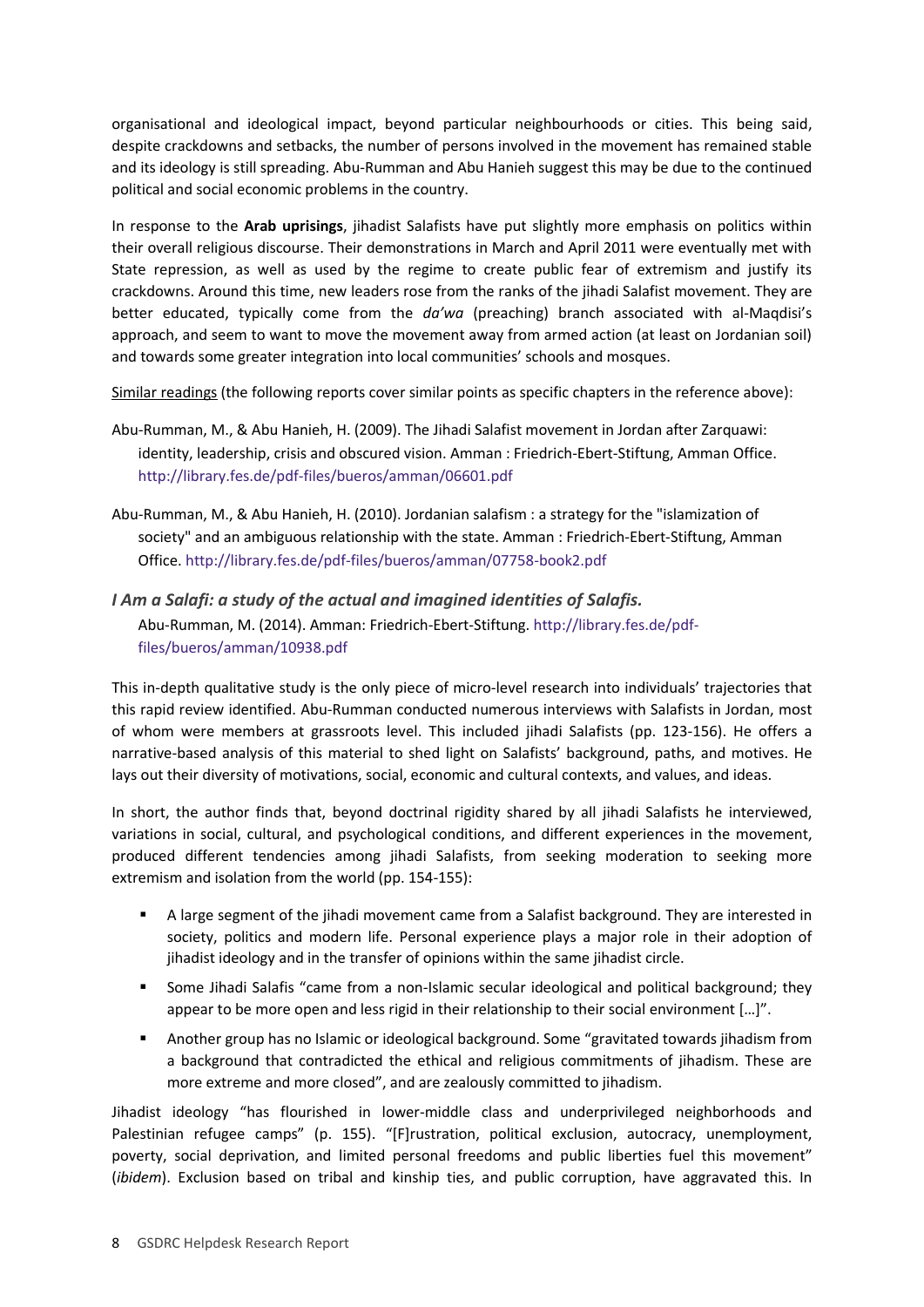addition, the influence of jihadism has been amplified by a crisis of legitimacy in Arab politics and by Arab political establishments' inability to address internal and external challenges, particularly the Palestinian question. The absence of enlightened discourse has also facilitated the spread of the movement.

#### *Salafi Jihadis in Jordan and the Effects of the Conflict in Syria.*

Batal al-Shishani, M. (2015). In N. A. The rise of religious radicalism in the Arab world : significance, implications and counter-strategies. Amman: Friedrich Ebert Stiftung, Jordan & Iraq Offices. 2015, pp. 60-66[. http://library.fes.de/pdf-files/bueros/amman/11463.pdf](http://library.fes.de/pdf-files/bueros/amman/11463.pdf)

Many of the leaders of the international Salafi jihadist movement were Jordanian, from Abdullah Azzam in the beginnings, to theorists for al-Qaeda and Syria's Jabhat al-Nusra (Abu Musad al-Zarqawi and Sami al-Aridi respectively), to the influential ideological production of Abu Qatada al-Filistini and Abu Mohammed al-Maqdisi. What has led to the rise of a Salafi jihadist movement in Jordan, and what has been its relationship with the State? This qualitative synthesis summarises the key features of the movement and its interaction with the State since the 1990s. It is based on the author's on-the-ground reporting, and primary and secondary research, and is published by a German policy institute linked to the social-democrat party in Germany (SPD).

#### **Sociological background of the movement**

Most Salafi jihadists, including sheikhs, come from **poor backgrounds**, with low economic and educational status. They work in informal sectors, such as handicraft and unskilled labour, due to a lack of social support and to their tense relationship with the state. The vast majority has completed education up to the end of general secondary school (*tawjihi* degree). The Salafi jihadist movement has formed distinct communities within Jordanian society, through education and mixed marriage for example.

To find out more about the sociology of this movement, Batal al-Shishani examined the **geographic and social background of around 75 jihadists** who have been sentenced in Jordanian courts since the 1990s. His preliminary analysis found that the majority of cases are Jordanians of Palestinian descent. However, a large number of Salafi jihadists, including leaders, have East Bank roots. This has had two implications for the Jordanian regime: Salafi jihadists constituted a security threat from a population segment with links to the regime, yet at the same time allowed for mediation between the movement and the state to alleviate the conflict.

The movement has its historical roots in cities such as Zarqa, Salt and Ma'an. Zarqa has remained its primary stronghold, and Salt a powerful refuge for it. At the same time, from 2003, attention shifted to Irbid in the North as an entry point into Syria, first in relation the U.S.-led invasion of Iraq, and since 2011 in relation to the Syrian conflicts. In most of the 75 cases the author examined, jihadists resided in eastern Amman, Zarqa or the governorates. Lastly, in recent years, Salafi jihadists have gained newfound influence in Palestinian camps, such as Baqa'a Camp and Irbid Camp. This seems to have resulted from the declining influence of Palestinian organisations there.

#### **Socio-political trajectory since the 1990s and present implications**

A historical perspective matters because a number of influential leaders keep being active or have left an ideological and organisational legacy that still has weight in the current situation.

The Jordanian state has been in ambiguous conflict with the Salafi jihadist movement. Informal channels of communication between the movement and the Jordanian state, including security forces, have generally mitigated the intensity of the conflict between the two, due to "the social nature of the Jordanian state" (p. 60), the presence of jihadists in areas where they have had a historical presence (e.g. Salt, Ma'an), and tribal structures.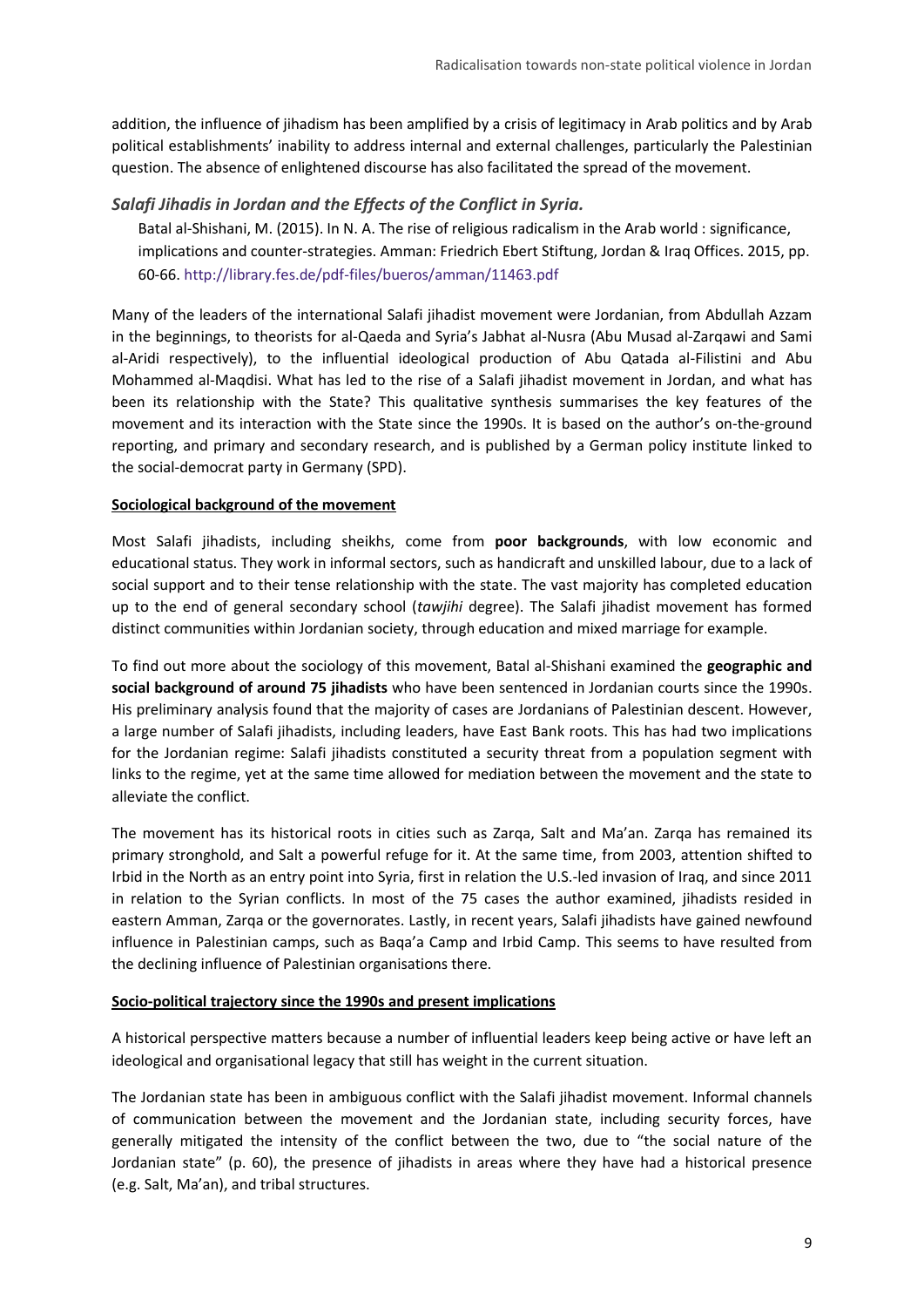**In the 1990s**, the rise of the Salafi jihadist movement was shaped by:

- **The erosion of the Jordanian middle-class**, connected to market liberalisation, privatisations, modernisation policies, and a shrinking of the role of the state. Economic pressure shook Jordanians' confidence in the states safety nets that had traditionally been provided by their rentier states.
- **Major international events**, namely the second Gulf War (US military action in the region incented some people), fighters' victory over the Soviet Union in Afghanistan, and the decline of nationalist and leftist ideologies. Jihadist ideology offered an attractive alternative for some Jordanian youth. Among people fleeing the Gulf War in Jordan, some were Salafi.
- **The strength of Salafi jihadists' political rhetoric**, which was new and striking at the time for its criticism of the regime and accusations of apostasy against judges in courts. Abu Mohammed al-Maqdisi, who returned to Jordan from the Gulf in the 1990s, challenged Jordanian authorities ideologically and politically.
- **The changing role of Jordanian security and intelligence agencies**, and of their relationship to the US. After the end of the Cold War, the US relied increasingly on Jordanian intelligence agencies in the face of armed Islamist groups active after the defeat of the Soviet Union in Afghanistan. At the same time, Jordanian agencies turned their attention away from Palestinian organisations which had been in decline, towards Islamist organisations.

Between 1990 and 2001, the Salafi jihadist movement established itself and attempted to theorise and spread its ideology. A number of the movement members migrated to Afghanistan and returned as trainers or proselytisers. The movement had limited and tense relationships to the state, with a number of cases brought before courts, such as the Bay'at al-Imam case. Following the September 11 attacks in the US, Jordanian security services increased their action against the group, in close coordination with the US and other states.

**From 2003**, with the US-led invasion of Iraq and the rising influence of al-Zarqawi's organisation there, the movement and the state went into open confrontation, manifest in the Amman hotel bombings in 2005 on the one hand and increased judicial prosecution on the other. The phase between 2003 and 2011 saw a demographic and geopolitical shift: the city of Irbid (northern Jordan) gained importance, because it became a significant entry points for jihadists going through Syria into Iraq to fight US-led forces.

**With the Arab uprisings in 2011**, movement ideologues reviewed the situation and attempted to win hearts and minds by demonstrating in major Jordanian cities for the first time. However, authorities did not seize on this new trend and approached this as a security problem. This resulted in confrontations in the city of Zarqa (east of Amman) in April 2011, followed by a campaign of arrests.

At the same time, new fronts for armed fighting in Syria attracted jihadists from Jordan. As of 2015, 700 to 1,000 Jordanian youth are estimated to have fought in Syria. Recruitment was facilitated both by geographic proximity and the issuing of several fatwa calling for a jihad in Syria, the most important one being by Jordanian Abu Mohammad al-Tahawi in 2011. Jordanians wanted by the security forces – the majority of the movement supporters – travelled to Syria illegally via Deraa, and mostly joined Jabhat al-Nusra there. Those who were not wanted – i.e. the younger generation – travelled via Turkey and usually joined the Islamic State of Iraq and the Levant (ISIL). The link to ISIL may result from a combination of travel routes, ideology, and attraction towards ISIL's resources.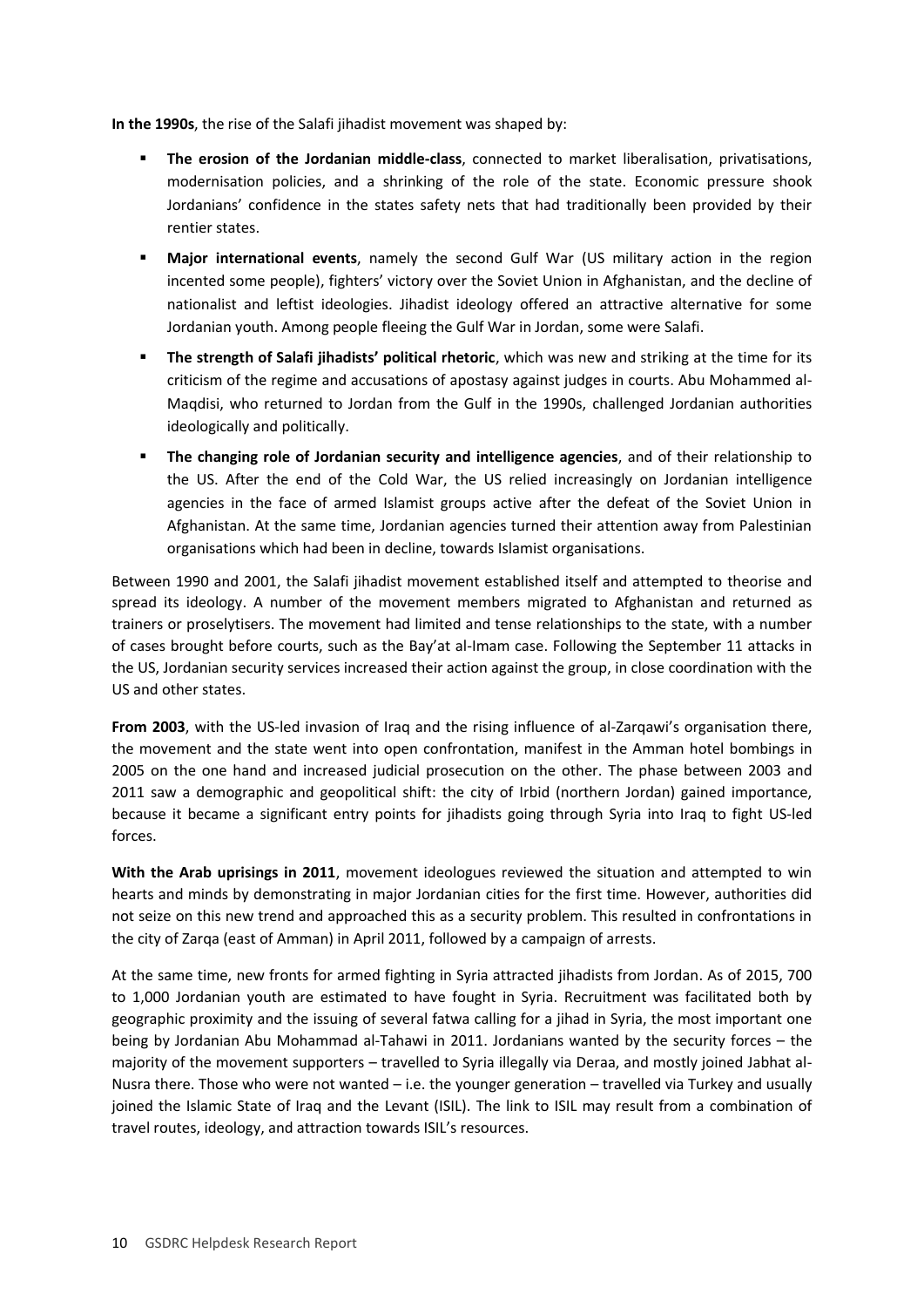ISIL's expansion in Iraq and Syria, and its wealth of resources, pose a challenge to the traditional Salafi jihadists in Jordan, which may lead to a conflict between both. The ideological leadership of the Jordanian Salafi jihadist movement has rejected some of ISIL's practices. But ISIL has a presence through "Neo-Zarqawists" who consider they are following Zarqawi's legacy in ISIL.

#### *Political commitment under an authoritarian regime: Professional associations and the*

*Islamist movement as alternative arenas in Jordan.*  Larzillière, P. (2012). International Journal of Conflict and Violence, 6(1), 11–25. [http://ijcv.org/index.php/ijcv/article/view/186/pdf\\_47](http://ijcv.org/index.php/ijcv/article/view/186/pdf_47)

In Jordan, professional associations and non-violent Islamist social movements have gained oppositional capacity. These political arenas are where alternative ideologies are produced. Mainstream Islamists are thus in a position of "hegemonic ideological producer with no hegemonic power and position". However, the kind of political commitment they can lead is framed and limited by repression, but also by their own economic and social roles, and their integration in the regime. They are in an ambivalent position, between challenge and integration.

When alternative arenas of contention become so integrated in the regime that they lose their contentious role, radicalisation processes appear. In particular, some youth perceive the Muslim Brotherhood as being too integrated with the regime, which makes more radical groups such as jihadist Salafists attractive to them. Similarly, the fact that the State represses the Brotherhood regardless of its cooperation with the regime has delegitimized it further.

#### *The Reemergence of the Jihadist Salafis in Jordan.*

Davis, J. (2011). Jadaliyya, 28 July. [http://www.jadaliyya.com/pages/index/2256/the-reemergence-of](http://www.jadaliyya.com/pages/index/2256/the-reemergence-of-the-jihadist-salafis-in-jordan)[the-jihadist-salafis-in-jordan](http://www.jadaliyya.com/pages/index/2256/the-reemergence-of-the-jihadist-salafis-in-jordan)

This article, published in a prominent Middle East online journal, describes street action by Jihadist Salafis in Jordan in the first six months of 2011. Groups of a few hundred Jihadist Salafis openly took to the streets with knives and clubs, clashing with security forces. On 15<sup>th</sup> April 2011, such clashes around one of their largest demonstrations left dozens of policemen and a few other persons wounded.

While quietists are the majority among Salafis, a fraction of Salafis endorse violence as means to enforce their version of this. These jihadists have found increased popularity among Salafi youth, but also among some mainstream Islamist movements such as the Islamic Action Front (IAF, the political party of the Muslim Brotherhood). By mid-2011, the rank and file of the IAF increasingly supported a more conservative platform that would be more confrontational towards the Jordanian regime. While the IAF and Salafi movements function separately, their membership can overlap, and IAF deputies have sometimes supported jihadist figureheads.

The number of jihadist Salafis remains unknown, with Jordanian state intelligence estimating it at around 4,000 and experts at around 1,300. At the time of writing, the jihadist Salafi movement was seeing its support base grow as reforms of the State remained stalled. The barriers to genuine political participation that the regime set up can make the tactics of radical factions that rejects formal politics, such as jihadist Salafis, more appealing.

#### *Further readings:*

Abu Hanieh, H. (2008). Women & politics : from the perspective of islamic movements in Jordan. Amman: Friedrich-Ebert-Stiftung[. http://library.fes.de/pdf-files/bueros/amman/05997.pdf](http://library.fes.de/pdf-files/bueros/amman/05997.pdf)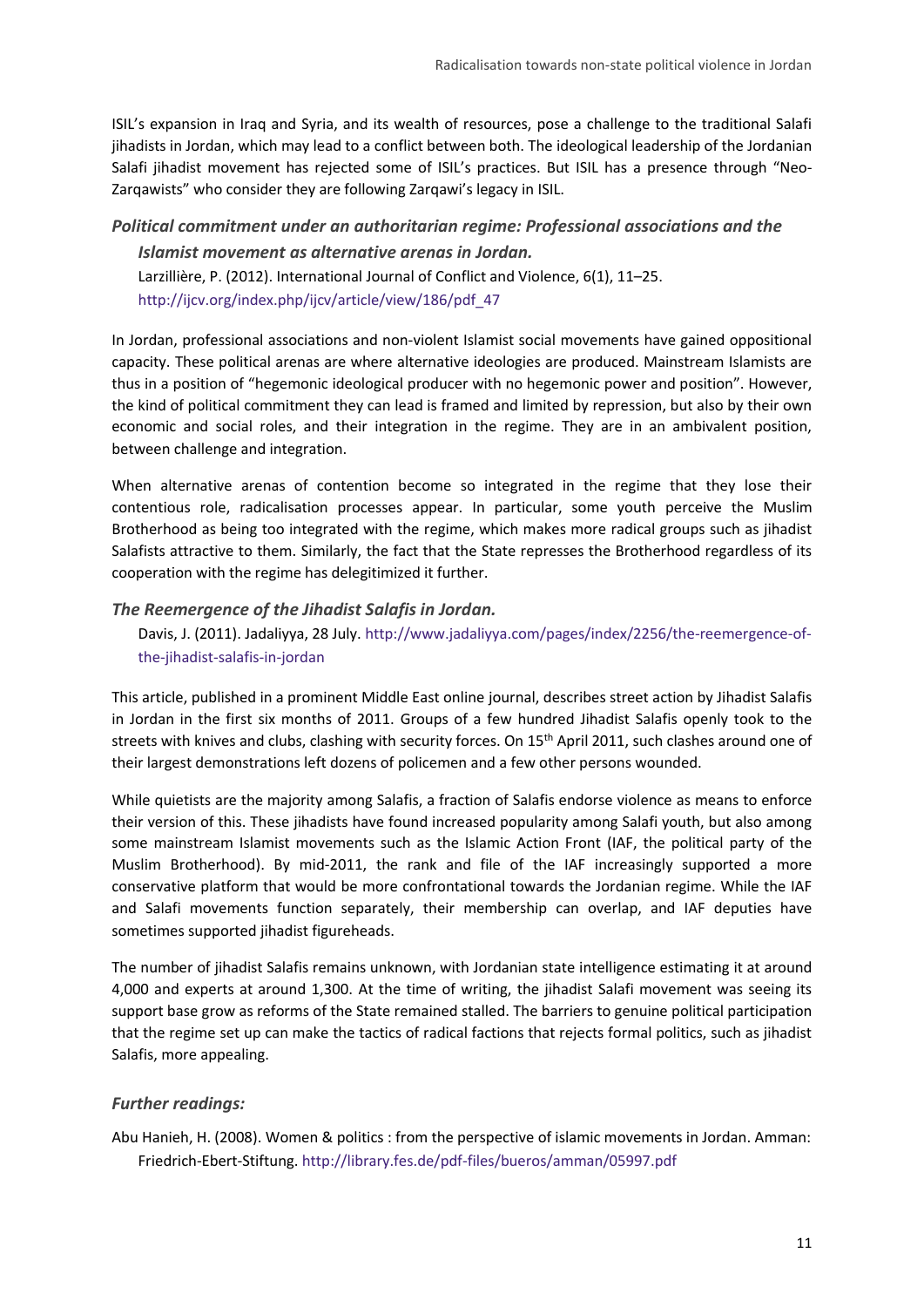Boukhars, A. (2006). The Challenge of Terrorism and Religious Extremism in Jordan. Strategic Insights, V(4), April.

[http://mercury.ethz.ch/serviceengine/Files/ISN/32258/ichaptersection\\_singledocument/7135924e-](http://mercury.ethz.ch/serviceengine/Files/ISN/32258/ichaptersection_singledocument/7135924e-5456-46f8-9dec-324d569b6516/en/boukharsApr06.pdf)[5456-46f8-9dec-324d569b6516/en/boukharsApr06.pdf](http://mercury.ethz.ch/serviceengine/Files/ISN/32258/ichaptersection_singledocument/7135924e-5456-46f8-9dec-324d569b6516/en/boukharsApr06.pdf)

- Cavatorta, F., & Elananza, A. (2008). Political opposition in civil society: An analysis of the interactions of secular and religious associations in Algeria and Jordan. Government and Opposition, 43(4), 561–578. <http://doi.org/10.1111/j.1477-7053.2008.00263.x>
- International Crisis Group (2005). Jordan's 9/11: Dealing with Jihadi Islamism (Middle East Report No. 47). ICG, 23 November.

[http://www.crisisgroup.org/~/media/Files/Middle%20East%20North%20Africa/Iran%20Gulf/Jordan/J](http://www.crisisgroup.org/~/media/Files/Middle%20East%20North%20Africa/Iran%20Gulf/Jordan/Jordans%209-11%20Dealing%20With%20Jihadi%20Islamism.pdf) [ordans%209-11%20Dealing%20With%20Jihadi%20Islamism.pdf](http://www.crisisgroup.org/~/media/Files/Middle%20East%20North%20Africa/Iran%20Gulf/Jordan/Jordans%209-11%20Dealing%20With%20Jihadi%20Islamism.pdf)

Wagemakers, J. (2014). A terrorist organization that never was: The Jordanian "bay'at al-Imam" group. *Middle East Journal*, 68(1), 59–75[. http://doi.org/10.3751/68.1.13](http://doi.org/10.3751/68.1.13)

# <span id="page-11-0"></span>**4. Factors preventing radicalisation towards violence**

To reflect the emphasis found in the literature available on Jordan, this final section briefly summarises references that explain which factors have largely prevented a turn to non-state political violence in Jordan, including among individuals and groups whose very conservative views are close to those committed to the use of violence. But most authors emphasise how effective factors such as the Jordanian regime's use of patronage, and many Jordanians' fear of political instability in a context of regional violence, have been staving off radical contestation among many segments of the population. Some authors do warn that the regime may not have much margin for manoeuvre left in its co-optation and clientelism. But for now, most authors suggest that understanding the political economy of the regime can help explain the limited growth of radicalisation towards non-state political violence in relation to both repression and acceptance among the population.

#### **Rent, co-optation, social aspirations and repression**

*Jordan and the "Arab Spring": No Challenge, No Change?*  Beck, M., & Hüser, S. (2015). Middle East Critique, 24(1), 83–97. <http://doi.org/10.1080/19436149.2014.996996>

Many of the factors that led to the 2011 Arab uprisings continue to be present in Jordan, such as widespread frustration with corruption, high unemployment among well-educated youth, growing inequality, and access to social media. Nevertheless, Jordan has experienced rather limited demonstrations and modest demands, which the regime could meet with clientelism and cosmetic reforms. Demonstrations in late 2012 were more radical, but fell short of being revolutionary. The structural particularities in Jordan have to do with the flow of rent revenues, which are significantly higher than those of Egypt and Tunisia. This contributes to regime stability by limiting protests in the first place, and enabling the regime to meet their demands. Yet, rent income as such does not fully explain stability. A further key is the institutional framework in which the streams for rent acquisition and distribution are embedded: the regime has successfully set up a self-preserving institutional environment for its rent politics domestically, regionally and internationally. In addition, it has benefited from the interplay of class with people's statuses as East Banker vs. Palestinian Jordanians.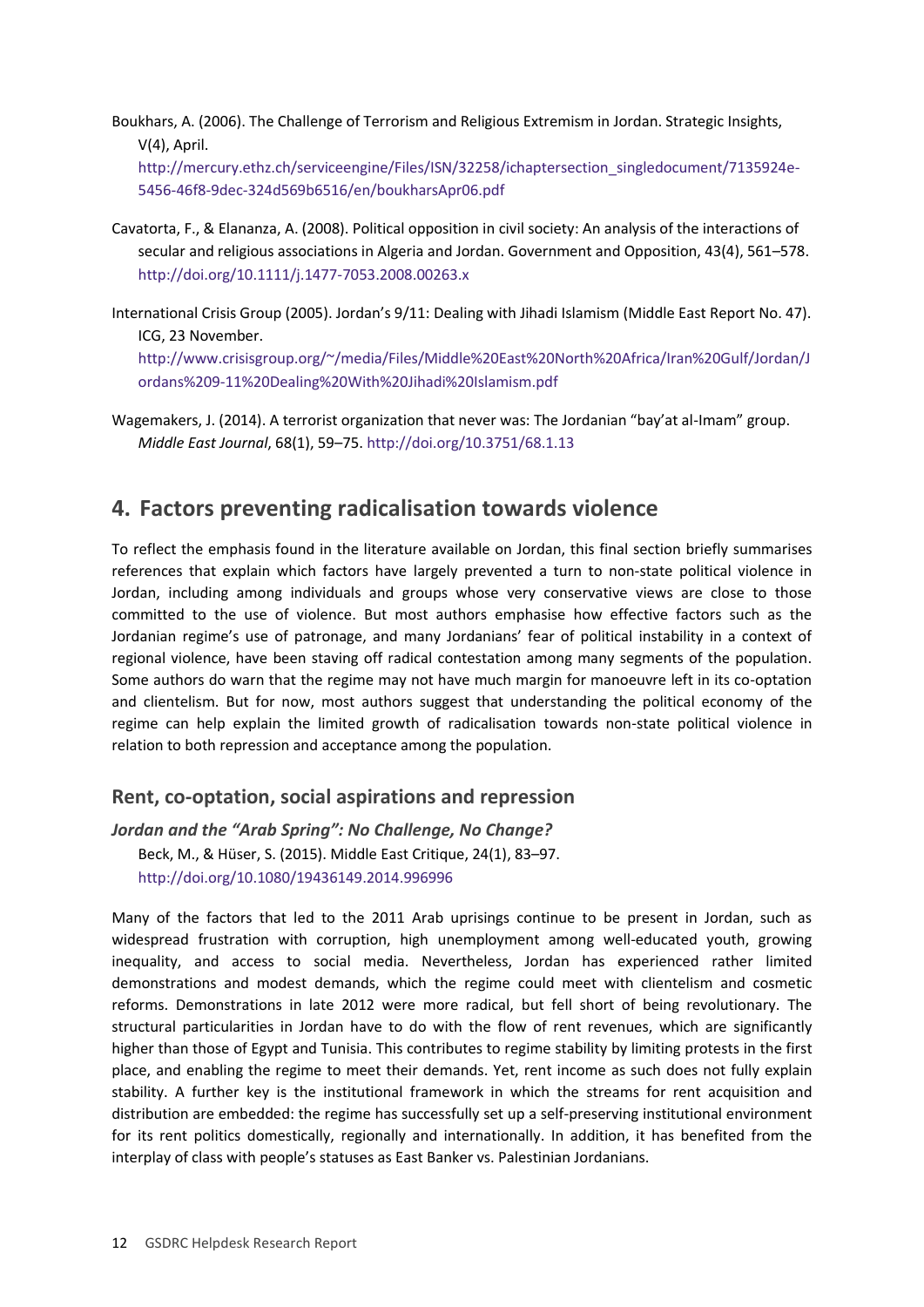### *Jordan: Propellers of autocracy: The Arab-Israeli conflict and foreign power interventions.*  Kanaan, T., & Massad, J. (2011). In Makdisi, S. A., & Elbadawi, I. Democracy in the Arab World: Explaining the Deficit. IDRC (pp. 86–114).

The stable autocracy in Jordan has been supported by a range of internal and external factors. External factors include foreign power involvement around the Arab-Israeli conflict, and the influence of the oilrich Gulf countries. Country-specific factors have also enabled the regime to remain in place. The regime has used "incentives and means, largely financed by rentier (non-tax) public revenue, to co-opt the elite and middle class", and relied on Western powers for financial, political and military support (p. 111). In addition, the regime has demobilised and divided the population, by using nationalistic public campaigns, manipulating the Constitution, electoral laws, and mobilising bureaucratic and security controls that restrict freedoms and determine people's livelihoods. The regime has also drawn on the support of tribal, ethnic and religious elites, who see their interests as vitally linked to having an undemocratic, strong central regime. Lastly, social fragmentation (especially the opposition between East Jordanians and Palestinians) has neutralised the educated middle class.

#### *Militarizing welfare: Neo-liberalism and Jordanian policy.*

Baylouny, A. M. (2008). Middle East Journal, 62(2), 277–303.<http://doi.org/10.3751/62.2.15>

Jordan's economic and political reforms since the 1990s have imposed neo-liberal economic policies. This has removed a key source of welfare for the population. It has also left the regime without a secure base of support, marginalising the previous backers — the East Bank population — and replacing them with a strengthened military, formerly only part of the regime's support. The military and security services have been the only sector growing during structural adjustment, while social welfare allocations have generally decreased. The military has been diversifying into sub-contracting and new economic enterprises. "Militarized liberalization" can thus serve as the foundation for semi-authoritarianism (article abstract).

*Jordan's Arab Spring: The Middle Class and Anti-Revolution.* 

Tobin, S. A. (2012). Middle East Policy, 19(1), 96–109[. http://doi.org/10.1111/j.1475-](http://doi.org/10.1111/j.1475-4967.2012.00526.x) [4967.2012.00526.x](http://doi.org/10.1111/j.1475-4967.2012.00526.x)

Based on ethnographic fieldwork and interviews, the author argues that the emergent middle class in Amman has been shaping national politics, especially anti-revolutionary positions during the Arab uprisings. This group has developed a heightened sense of its middle-class status and adopted "aspiring cosmopolitanism" as a significant way to organise its social life. As a result, it has reoriented itself politically, away from failed democratisation and from connection to worse-off Jordanians. Its material and ideological positioning as a class serves to reinforce the *status quo*, especially in a context of deepening domestic divisions and of regional turmoil where economics, insecurity and instability are visibly worse than Jordanian conditions.

#### **Questions about regime's stability**

```
The Myth of the Jordanian Monarchy's Resilience to the Arab Spring. Lack of Genuine 
Political Reform Undermines Social Base of Monarchy. 
Khorma, T. (2014). (SWP Comments 2014/C 33). Stiftung Wissenschaft und Politik, July. 
http://www.swp-berlin.org/fileadmin/contents/products/comments/2014C33_kor.pdf
```
The political reforms announced by the Jordanian regime in 2012 do not reflect the priorities of either political forces or the masses. The socio-political scene is changing, with: "a new sense of national identity, popular outrage over corruption, a widespread loss of faith in the state as a result of poverty,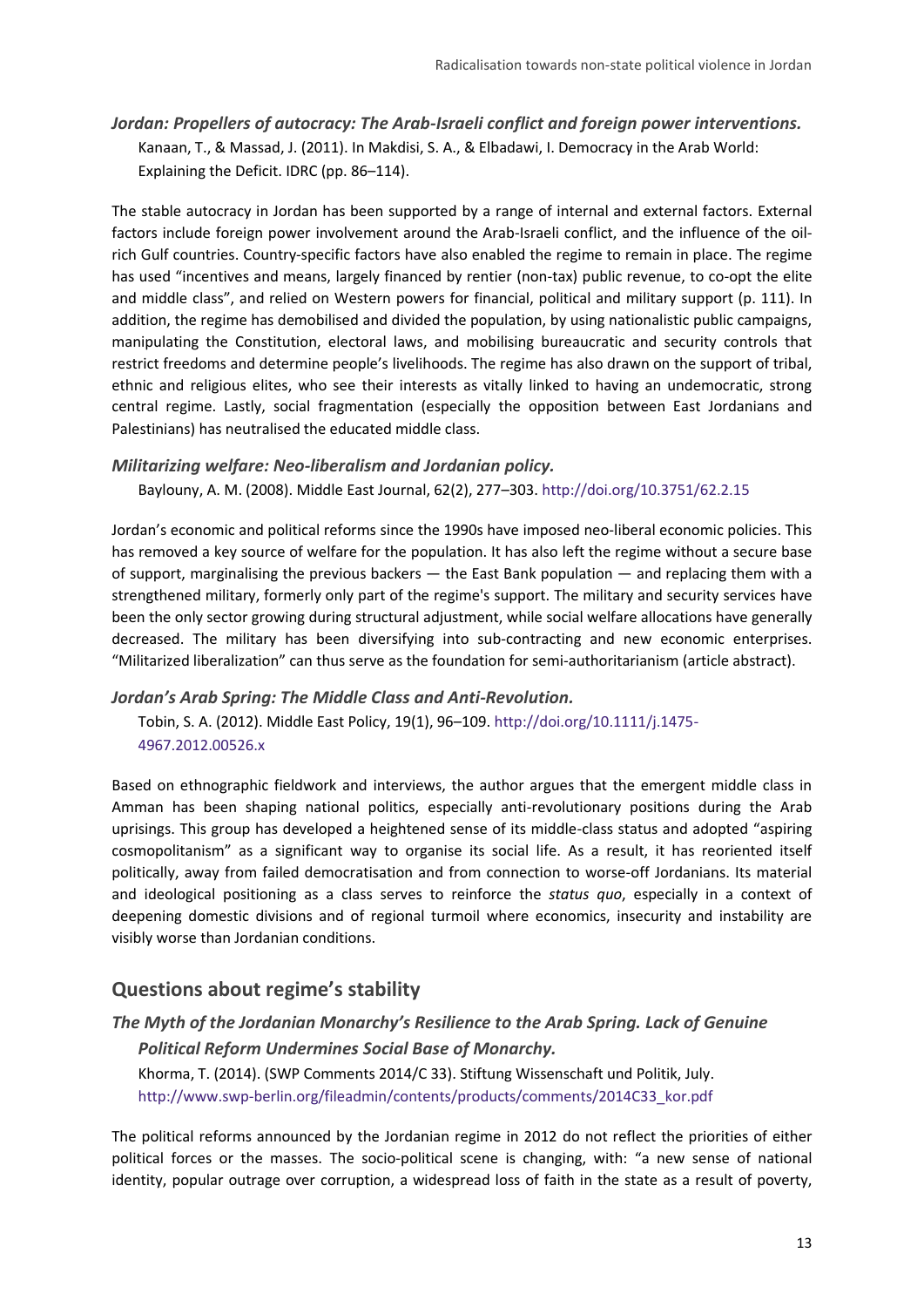unemployment, […] the sell-off of productive state-owned companies, and the aggravation of conflicts within the regime" (p. 1). New social movements have been able to remobilise the masses. Demonstrations by public employees and independent trade unions have led to confrontations with the authorities. Therefore, stability in Jordan cannot be guaranteed for long without constitutional reforms and substantial socio-economic reform.

## *The New Landscape of Jordanian Politics: Social Opposition, Fiscal Crisis, and the Arab Spring.*

Yom, S. L. (2015). British Journal of Middle Eastern Studies, 42(3), 284–300. <http://doi.org/10.1080/13530194.2014.932271>

The absence of regime change during the Arab uprisings obscured two critical trends transforming political order in Jordan. First, new opposition forces demanded democratic reform: not only youth, but also East Bank tribal communities, long loyal to the regime. Second, "worsening fiscal dysfunction and budgetary pressure have amplified the state's institutional weakness, and precluded the possibility that increased foreign aid could buy off dissent" (abstract). This double bind affects the foundations of stability in Jordan. It also means that the monarchy may soon be forced to initiate credible political reform, to avoid becoming a collapsing regime faced with mass insurrection.

## **Mainstream and radical opposition forces**

#### *Faith in Moderation: Islamist Parties in Jordan and Yemen.*

Schwedler, J. (2006). Cambridge: Cambridge University Press. <http://ebooks.cambridge.org/ref/id/CBO9780511550829>

Does political inclusion produce ideological moderation? Political behaviour alone provides insufficient evidence, because political actors might act as if they are moderate while harbouring radical agendas. This comparative study, based on over three years of field research, examines the Islamic Action Front (IAF) party in Jordan and the Islah party in Yemen. The IAF has become more moderate through participation in pluralist political processes, while the Islah party has not. This is due in part to internal group organisation and decision-making processes. But particularly, a determinant was how the IAF could justify its new pluralist practices on Islamic terms.

#### *Tribal politics in contemporary Jordan: The case of the Hirak movement.*

Yom, S. L. (2014). Middle East Journal, 68(2), 229–247[. http://doi.org/10.3751/68.2.13](http://doi.org/10.3751/68.2.13)

During 2011-2012, East Bank tribal youths mobilised political opposition through the Hirak movement. These protest reflected generational change in their communities, as well as the historical erosion of relations between tribes and State. The groups demanded sweeping democratic reforms. They also used language and methods more radical than the established legal opposition, even questioning and mocking the regime as such. This changing tribal politics holds enormous implications for politics and stability in Jordan, because the strong opposition stemmed from the heart of the tribal countryside that has historically been allied with the monarchy.

#### *Further readings:*

Peters, A. M., & Moore, P. W. (2009). Beyond boom and bust: External rents, durable authoritarianism, and institutional adaptation in the Hashemite Kingdom of Jordan. Studies in Comparative International Development, 44(3), 256–285[. http://doi.org/10.1007/s12116-009-9053-0](http://doi.org/10.1007/s12116-009-9053-0)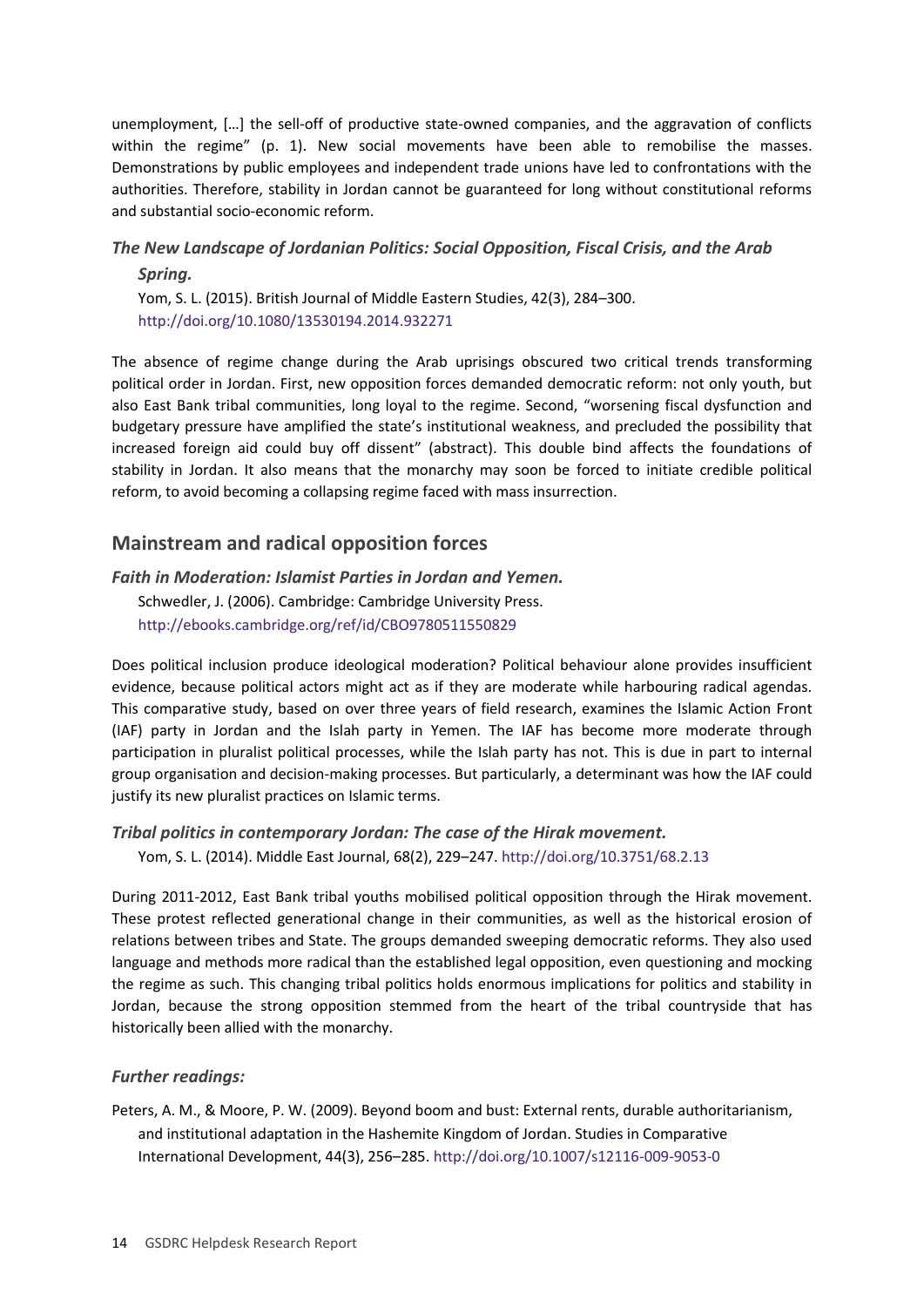- Ryan, C. R. (2012). The armed forces and the Arab uprisings: The case of Jordan. Middle East Law and Governance, 4(1), 153–167[. http://doi.org/10.1163/187633712X626062](http://doi.org/10.1163/187633712X626062)
- Shafiq, M. N., & Ross, K. (2010). Educational attainment and attitudes towards war in Muslim countries contemplating war: The cases of Jordan, Lebanon, Pakistan, and Turkey. Journal of Development Studies, 46(8), 1424–1441[. http://doi.org/10.1080/00220380903428431](http://doi.org/10.1080/00220380903428431)
- Simon, S. (2014). How Vulnerable is Jordan? Middle East Institute, 5 August. <http://www.mei.edu/content/at/how-vulnerable-jordan>

# <span id="page-14-0"></span>**5. Other references cited in this report**

- Abu-Rish, Z. (2010). Football and Violence in Jordan. Jadaliyya, 31 December. <http://www.jadaliyya.com/pages/index/435/football-and-violence-in-jordan>
- Abu-Rish, Z. (2012a). On the Nature of the Hashemite Regime and Jordanian Politics: An Interview with Tariq Tell (Part 1). Jadaliyya, 22 August[. http://www.jadaliyya.com/pages/index/6979/on-the-nature](http://www.jadaliyya.com/pages/index/6979/on-the-nature-of-the-hashemite-regime-and-jordania)[of-the-hashemite-regime-and-jordania](http://www.jadaliyya.com/pages/index/6979/on-the-nature-of-the-hashemite-regime-and-jordania)
- Abu-Rish, Z. (2012b). On the Nature of the Hashemite Regime and Jordanian Politics: An Interview with Tariq Tell (Part 2). Jadaliyya, 24 August[. http://www.jadaliyya.com/pages/index/7007/jordans](http://www.jadaliyya.com/pages/index/7007/jordans-current-political-opposition-movements-and)[current-political-opposition-movements-and](http://www.jadaliyya.com/pages/index/7007/jordans-current-political-opposition-movements-and)
- Achilli, L. (2013). Fun, Football, and Palestinian Nationalism. Jadaliyya, 5 February. <http://www.jadaliyya.com/pages/index/9983/fun-football-and-palestinian-nationalism>
- Achilli, L. (2014). Disengagement from politics: Nationalism, political identity, and the everyday in a Palestinian refugee camp in Jordan. Critique of Anthropology, 34(2), 234–257. <http://doi.org/10.1177/0308275X13519276>
- Mercy Corps (2014). Tapped Out: Water scarcity and refugee pressures in Jordan. Mercy Corps, March. [http://reliefweb.int/sites/reliefweb.int/files/resources/MercyCorps\\_TappedOut\\_JordanWaterReport](http://reliefweb.int/sites/reliefweb.int/files/resources/MercyCorps_TappedOut_JordanWaterReport_March204.pdf) [\\_March204.pdf](http://reliefweb.int/sites/reliefweb.int/files/resources/MercyCorps_TappedOut_JordanWaterReport_March204.pdf)
- Saferworld & Conciliation Resources (2014). Jordan: Local Capacities for Peace. Summary of a workshop on analysis and response to conflicts and tensions emerging from the Syrian refugee crisis. Workshop report: Amman, Jordan, June 2014. Saferworld & Conciliation Resources[. http://www.c](http://www.c-r.org/downloads/Jordan-%20Local%20Capacities%20for%20Peace.pdf)[r.org/downloads/Jordan-%20Local%20Capacities%20for%20Peace.pdf](http://www.c-r.org/downloads/Jordan-%20Local%20Capacities%20for%20Peace.pdf)

#### **Key websites**

- Friedrich Ebert Stiftung Jordan: [http://www.fes.de/international/nahost/inhalt/publ\\_jordan.php](http://www.fes.de/international/nahost/inhalt/publ_jordan.php)
- University of Jordan Center for Strategic Studies[: http://www.jcss.org/DefaultEn.aspx](http://www.jcss.org/DefaultEn.aspx)